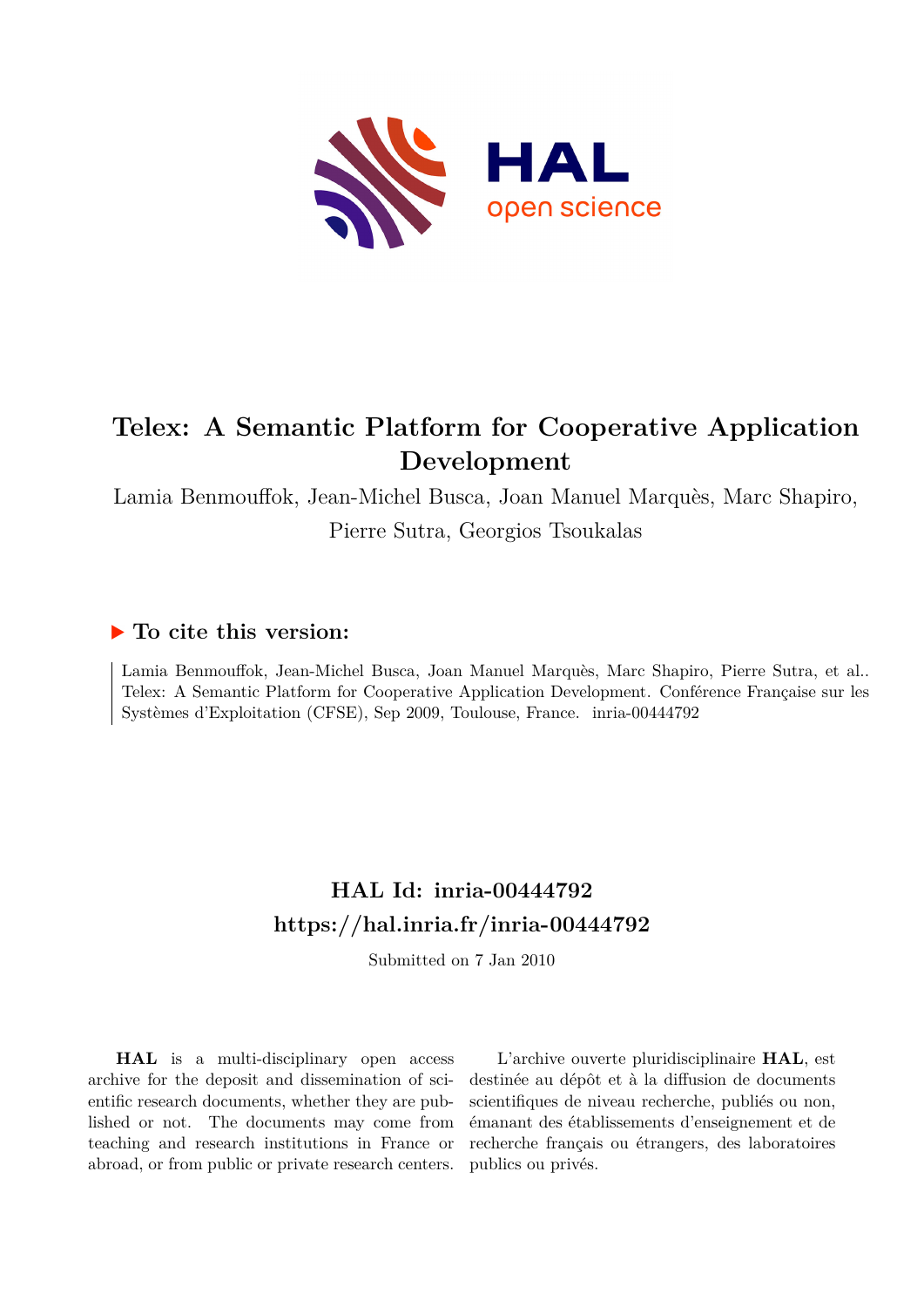# Telex: A Semantic Platform for Cooperative Application Development<sup>∗</sup>

| Lamia Benmouffok, <sup>a</sup> | Jean-Michel Busca, <sup>a</sup> | Joan Manuel Marquès, <sup>b</sup> |
|--------------------------------|---------------------------------|-----------------------------------|
| Marc Shapiro, <sup>a</sup>     | Pierre Sutra, <sup>a</sup>      | Georgios Tsoukalas <sup>c</sup>   |

<sup>a</sup> INRIA Paris-Rocquencourt & LIP6; bUOC, Barcelona, Spain; <sup>c</sup>Ntl. Technical U. of Athens, Greece

#### **Abstract**

Developing write-sharing applications is challenging. Remote and offline data sharing are increasingly important. We propose a generic platform called Telex to ease development and to provide guarantees. Telex is driven by application semantics. Telex takes care of replication and persistence, drives application progress, and ensures that replicas eventually agree on a correct, common state. We show by example how application design proceeds from high-level application invariants to applicationprovided parameters that guides Telex. The main data structure of Telex is a large, replicated, highly dynamic graph; we discuss the engineering trade-offs for such a graph and our solutions. Finally, we report an experimental evaluation of Telex based on a cooperative calendar application and on benchmarks.

### **1. Introduction**

Remote and offline data sharing are increasingly important. Examples include a shared wiki, cooperative offline editing with Google Gears, enterprise platforms such as Notes or Groove, collaborative code repositories CVS or SVN, and so on.

In distributed systems, access to shared data is a performance and availability bottleneck. To deal with failures, latency, and large scale, a common approach is *optimistic replication (OR)*. OR decouples data access from network access: it allows a processor to access a local replica without synchronising. A site makes progress, executing uncommitted actions, even while others are slow or unavailable. Local execution is tentative and actions may roll back later. An OR system propagates updates lazily, and ensures consistency by a global a posteriori agreement on a same state [\[1\]](#page-10-0).

Implementing a collaborative application is complex. The programmer needs to manage asynchronous communication between collaborators, data replication, conflict detection and resolution, and eventual agreement. Besides, end-users should be able to make sens of the collaborative work: (i) they should not be overwhelmed or confused by remote updates and roll-back, (ii) conflict detection should be relevant, (iii) and users should be able to express preferences for conflict resolution. Additionally, the application needs to be responsive, and to provide garanties about the data persistence and convergence.

To solve these issues, current cooperative application developer uses ad-hoc approaches that do not guarantee correctness in the general case, and leave much manual work to the user.

In contrast, we propose an open platform called Telex that helps developers to build collaborative applications faster. Telex supports an optimistic replication model for sharing stateful data in a decentralised way over a large-scale network. Telex eases application development by taking care of the common data-related requirements of these systems, such as data replication and consistency issues. Based on a principled approach, Telex guaranties that replicas never violate safety and converge eventually. The Telex platform is designed for robustness, flexibility and performance.

<sup>∗</sup> This research is supported in part by Respire (ANR, France, <respire.lip6.fr>), Grid4All (FP6, EU, <www.grid4all.eu>) and by grant JC2007-00213 (Spain).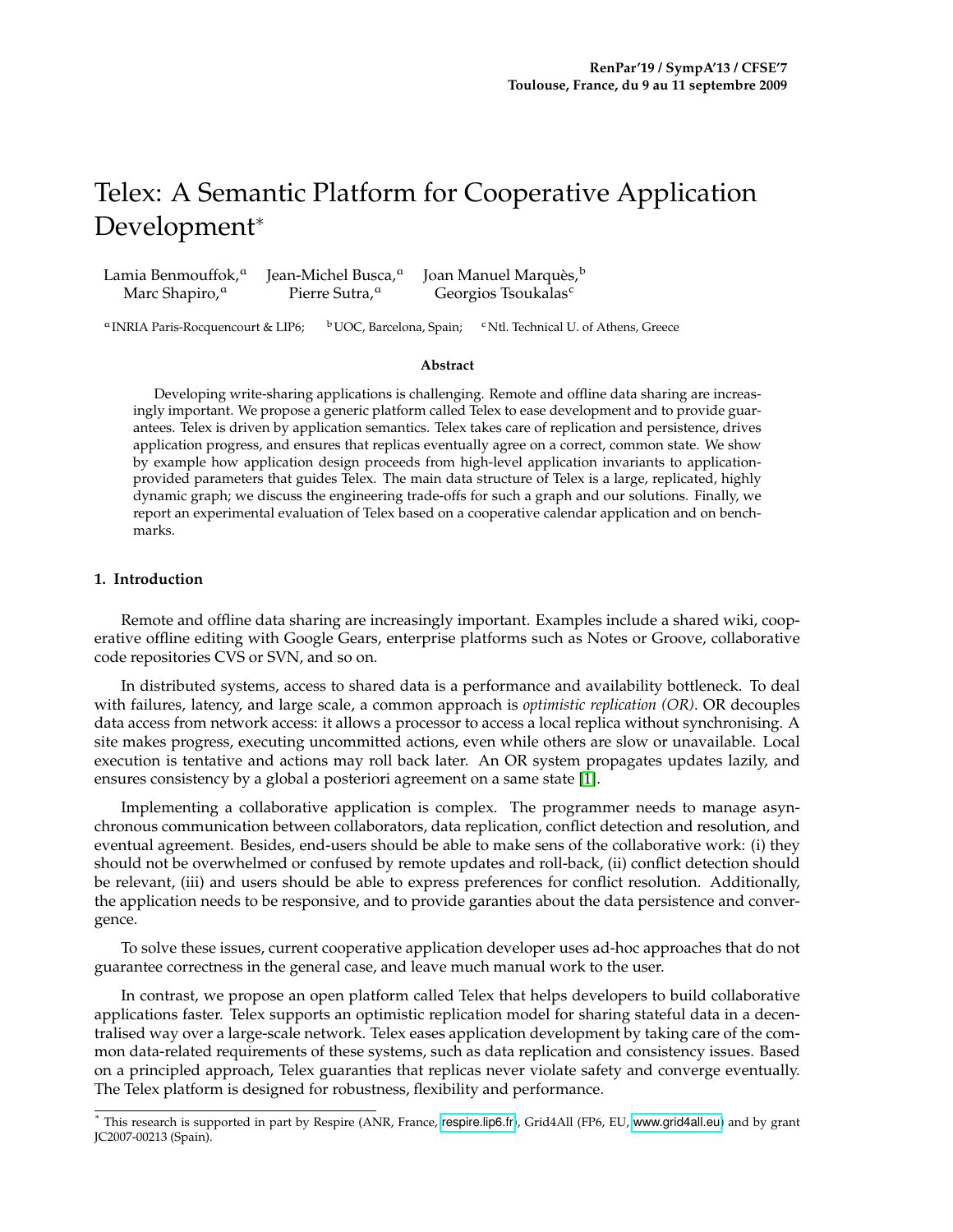

<span id="page-2-0"></span>Figure 1: Telex site architecture and execution model

This paper reports on the design and implementation of Telex, and on our experience with several applications. Its key contributions are the following: (1) Guidelines for designing cooperative applications, to make the best use of a semantic platform (Section [3\)](#page-3-0). (2) Addressing the engineering challenges of a large, replicated, mutable, concurrently-accessed graph data structure (Section [4\)](#page-5-0). (3) Assessment of Telex based on application developer experience and on benchmarks (Section [5\)](#page-7-0).

#### **2. Telex overview**

Telex is a generic platform to ease development of collaborative applications. Telex supports optimistic sharing over a large-scale network of computers or *sites*. Telex allows the application programmer to concentrate on core functionality, delegating distribution, replication, persistence and consistency issues to Telex. The Telex programming API enables the integration of the application semantics in the process. Telex implements a classical approach for optimistic replication: updates are logged, propagated and eventually re-executed at each user's site [\[1\]](#page-10-0).

Programming an application using Telex API requires understanding the following basic concepts. We call *document* any shared mutable data managed by an application. A document may be, for instance, a user's calendar or a text document. Telex replicates a document at the sites where it is used.

Telex drives application progress guided by application-provided parameters: (i) *actions*, represent atomic operations performed by the application, (ii) *constraints*, represent semantic relations between two actions. For instance, an action inserting a line in a text ?le and another updating the same line, relate by a *causal* constraint. A set of actions and constraints constitutes an *Action-Constraint Graph* (ACG), where actions are the nodes of the graph, and constraints the edges and arcs. A document state results form the execution of a sequence of actions, called a *schedule*. A schedule must satisfy the constraints of the ACG.

Since applications execute optimistically, local document state remains tentative until all actions are received and conflicts resolved by the *Agreement Protocol,* committing a *committed prefix*, and possibly leading the application to roll-back. Agreement is a generalisation of database commitment. Agreement is asynchronous, in the background, it should not stop replicas from diverging past what is being agreed.

We now present the Telex life-cycle at a high level of abstraction, referring to Figure [1.](#page-2-0) We provide more detail later in the paper.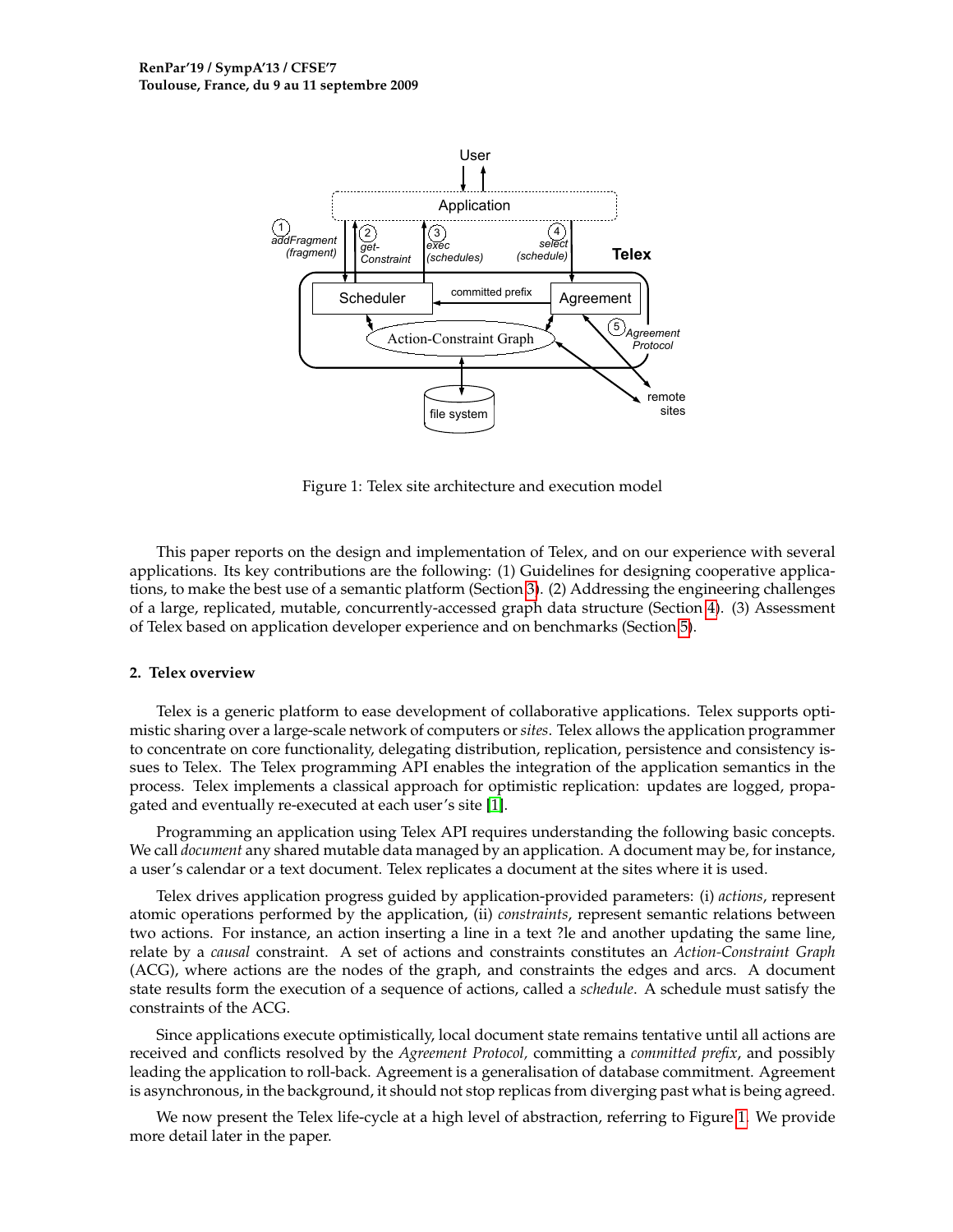- 1. The application opens a document using Telex open primitive. Telex imports a copy of the corresponding document.
- 2. A user utters a command to the application. The application computes the corresponding actions. Actions can be augmented with constraints, explained in more details in the example hereafter. The application entrust Telex with a set of actions and constraints by calling the *addFragment*[2](#page-3-1) primitive of Telex (Step 1 in Figure [1\)](#page-2-0) . Telex logs them in the ACG, stores them persistently and propagates them to each site replicating the document.
- 3. To verify whether an action received from a remote site causes a conflict, Telex up-calls the application's *getConstraint* interface with a pair on actions to check, (step 2 in figure [1\)](#page-2-0). This upcall is repeated for every pair of actions that might conflict.
- 4. Telex iteratively computes an initial state and a schedule that: *(i)* includes the committed prefix (explained shortly), *(ii)* combines actions received so far, and *(iii)* satisfies all the constraints. In the presence of conflicts, multiple alternative schedules are possible.

Telex instructs the application to execute this schedule by up-calling the application's *exec* interface, (Step 3 in Figure [1\)](#page-2-0). This may be repeated several times (at the application's request) for alternate schedules.

- 5. If the user or the application is satisfied with the resulting state, it calls Telex's *select* interface (Step 4 in Figure [1\)](#page-2-0). This encourages Telex to extend the same schedule in the future, rather than consider an alternative, and to propose this schedule as a candidate for agreement.
- 6. Telex sites iteratively agree on a monotonously-extending committed prefix. The committed prefix is guaranteed to be compatible with the schedules that the applications *select*ed.

# <span id="page-3-0"></span>**3. Collaborative application design**

This section examines the design principles for collaborative applications using Telex. We illustrate with the example of a cooperative calendar application, Sakura. We will assess our experience designing applications in Section [5.1.](#page-7-1)

#### **3.1. The Sakura application description**

The Sakura application lets users collaboratively make decisions such as managing calendars and scheduling joint meetings. Any user may share his calendar and meetings with others, create a meeting, invite users to a meeting, change its time, or cancel it.

Sakura maintains a strong invariant: no double-booking. In contrast to common calendar systems such as Doodle<sup>[3](#page-3-2)</sup>, Sakura over Telex ensures consistency even when a user is tentatively engaged in several meetings, i.e., the agreement protocol will not commit conflicting meetings. Calendars may be connected by common meetings in unpredictable ways. The classical approach would store all users' calendars in a single database to ensure consistency. Instead, for scalability and privacy reasons, Sakura maintains a calendar document per user, replicated at a site only if the local user needs it. Such partial replication is challenging, but not application responsibility.

#### **3.2. Using constraints**

The first step is to specify the application with regard to the optimistic execution model. The design must specify: *(i)* the data or documents that the application manages. *(ii)* the prototype of actions performed on the documents *(iii)* and a set of rule defining relations between actions expressed in term of Telex supported constraints, as we illustrate shortly.

Telex supports a predefined set of constraints, presented in Table [1,](#page-4-0) which the programmer can combine to express a rich semantics. The first three are primitive, the last three are combinations of the primitives.[4](#page-3-3) We refer the reader interested in more information to a previous publication [\[5\]](#page-10-1).

<span id="page-3-1"></span> $2$  Named thus because it adds a piece to the existing ACG.

<span id="page-3-2"></span> $3$  <www.doodle.com>

<span id="page-3-3"></span><sup>&</sup>lt;sup>4</sup> Atomic does not ensure transactional isolation; an isolation constraint will be added in the future. Currently, to achieve isolation,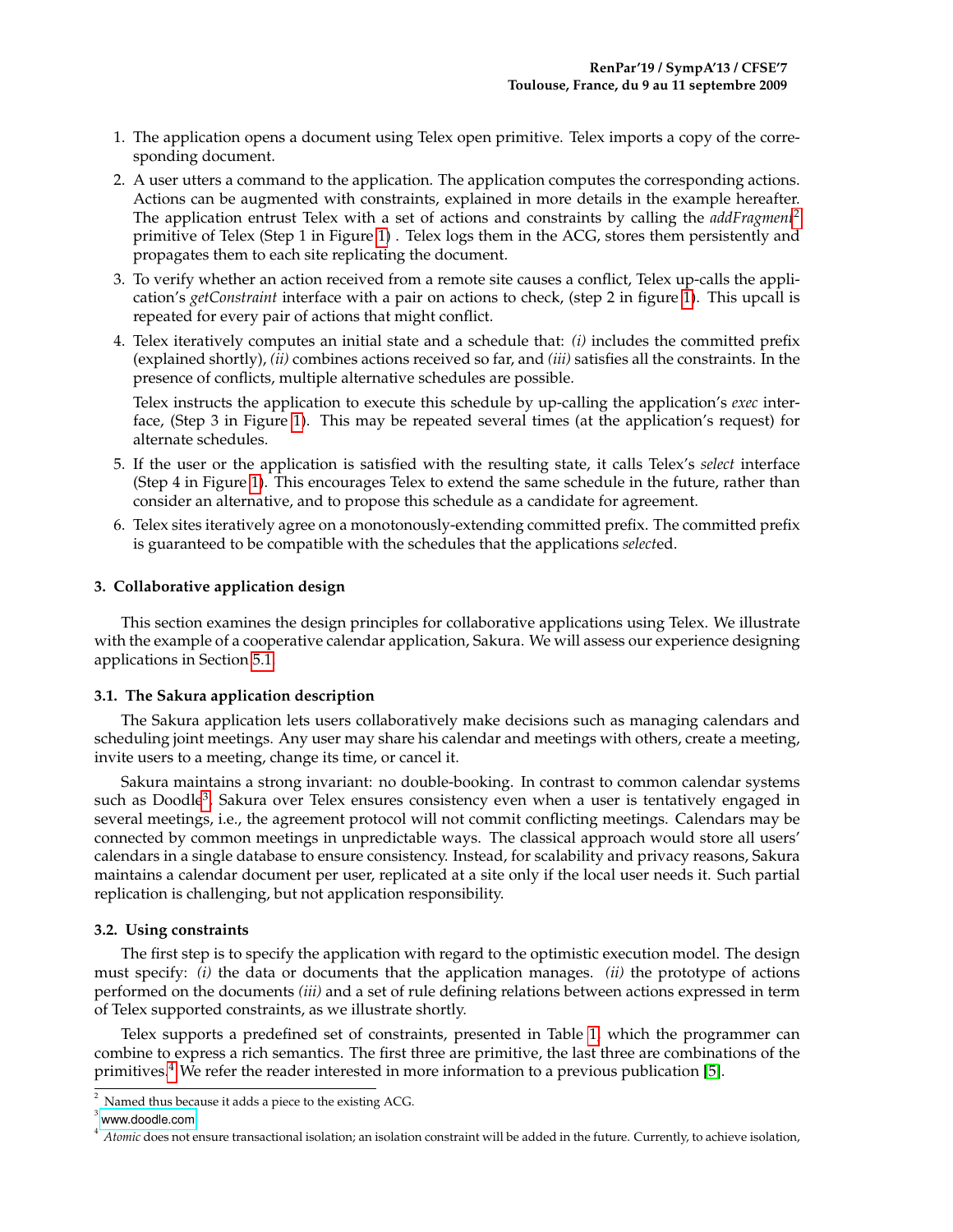| Name         | <b>Notation</b>                               | Meaning                                       |
|--------------|-----------------------------------------------|-----------------------------------------------|
| NotAfter     | $A \rightarrow B$                             | A is never after B in any schedule            |
| Enables      | $A \triangleleft B$                           | B in a schedule implies A in same schedule    |
| NonCommuting | $A \nmid B$                                   | N/A                                           |
| Atomic       | $A \overset{\triangleleft}{\triangleright} B$ | A and B both execute or neither does          |
| Causal       | $A \stackrel{\triangleleft}{\rightarrow} B$   | B executes after A, and only if A succeeds    |
| Antagonism   | $A \nightharpoonup B$                         | Conflict: A and B never both in same schedule |

<span id="page-4-0"></span>Table 1: Constraint types. (A, B are arbitrary actions)

To discuss how to design for replication in more detail, consider a developer who has a rough design for a sequential version of an application, its data structure, invariants and operations. What are the steps to make the application run well in an optimistic model?

# **3.2.1. Actions and sequential constraints**

Let us first consider sequential execution, ignoring concurrency and conflicts for now. An application submits to Telex actions, as well as causality and atomicity constraints. Dependence translates to a *Causal* constraint; for instance, if action B reads some value used by A, the application should add a fragment containing both action B and constraint  $B \stackrel{\triangle}{\to} A$ . (A is not in the fragment if it is already known.) Similarly, to ensure action composition (either both A and B execute or neither does), the application adds a fragment containing A, B and A ⊳ ⊲ B.

# **3.2.2. Concurrency and constraints**

When Telex suspects conflicts between concurrent actions A and B, Telex upcalls the application using the *getConstraint (A,B)* interface. It is the programmer responsibility to implement in the *getConstraint* method, the rules to compute the correct constraints between actions. We discuss what those rules should be.

Actions commute if either relative execution order yields the same final state. *getConstraint* indicates commutativity by returning nothing.

The two conflict responses are *Antagonism* and *NonCommuting*. Actions are antagonistic when they cannot both execute together; this should be obvious based on action types and their arguments. A Sakura illustrative rule is: "concurrent actions inviting the same user to different meetings on the same time are *antagonistic*"; Sakura checks actions' arguments and returns  $A \stackrel{\leftarrow}{\rightarrow} B$ .

In all other cases where two actions are incompatible, *getConstraint* should return A  $\mu$  B. A Sakura exemple is "concurrent *setDate* actions performed on the same meeting *do not commute*".

Later, the scheduler will pick an arbitrary execution order, for instance A; B. As this might violate an application invariant, the application must check its invariants at run time. An example would be ensuring that no user has more than 10 meetings in any given week.

When a run-time check fails, the corresponding schedule is unsafe. The application may request an alternative schedule from the scheduler. It must not select an unsafe schedule as an agreement proposal (i.e. a suggested schedule for the agreement) , to ensure that agreed schedules are safe.

# **3.2.3. Constraints and application design**

Well-chosen constraints are critical to performance and user experience. Commutativity is the most favorable case, as it bypasses the expensive mechanisms. Antagonism is next: it *Antagonism* is resolved by the scheduler. Non-commutativity is by far the worst, as a *NonCommuting* conflict is deferred to the application at run time.

the user must manually group operations into a single action.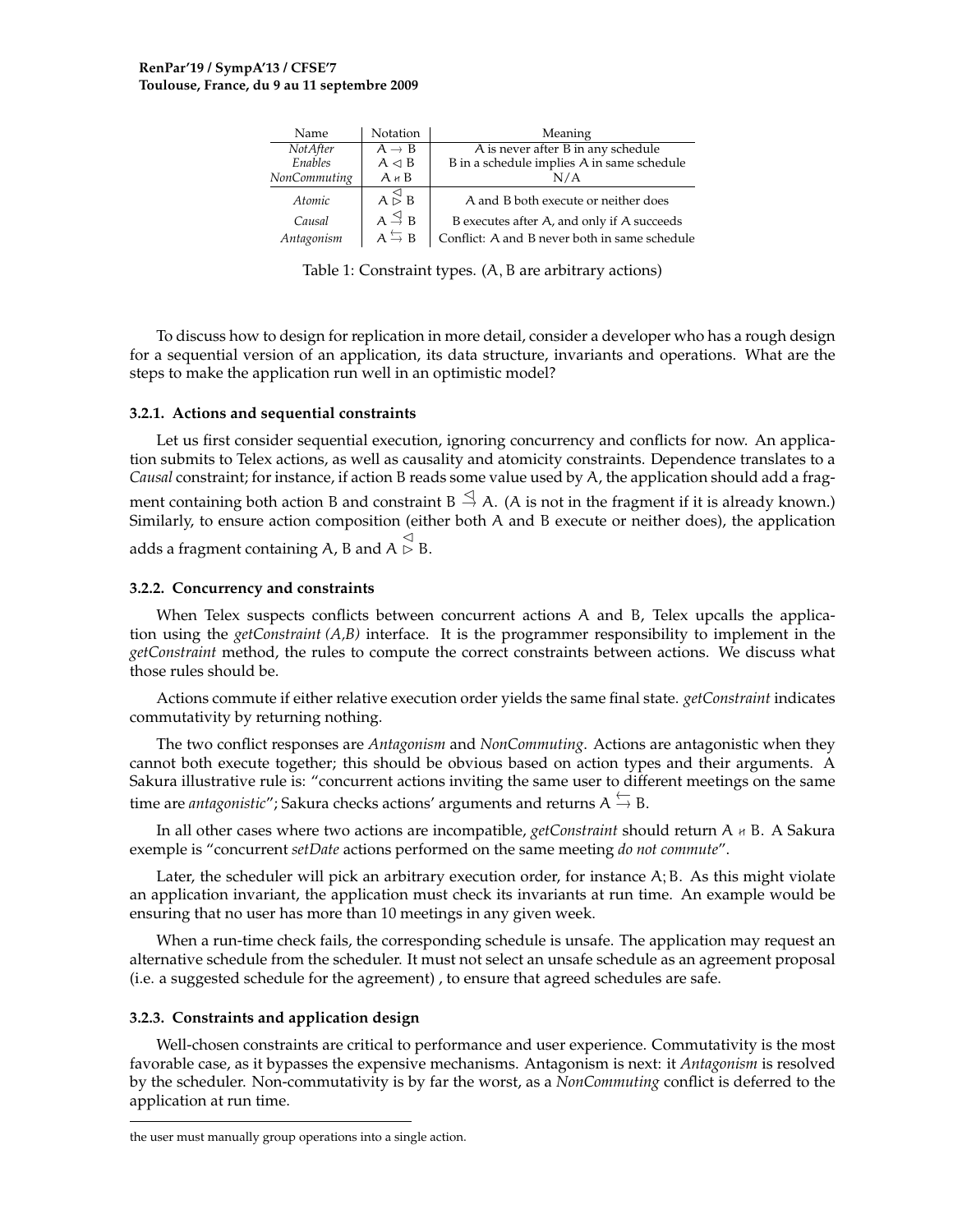

<span id="page-5-2"></span>Figure 2: Sakura example ACG. Stared actions and constraints refer to section [5.3](#page-9-0)

A simple way to decrease conflicts is to break out each piece of mutable information into a separate, fine-grain document. Sometimes, operations logically commute but conflict in the implementation; it may be necessary to redesign the internal data structure in this case [\[6\]](#page-10-2).

Run-time checking of application invariants is required for safety, but is not related to concurrency, since applications only ever execute sequential schedules. Indeed, the corresponding sequential appli-cation would include the same checks.<sup>[5](#page-5-1)</sup>

Conversely, conflict constraints are not strictly necessary for safety. In the absence of conflict information, Telex remains correct but the heuristic will be ineffective, and in case of conflict, the scheduler will not explore alternatives, as in Bayou [\[7\]](#page-10-3). Constraints in Telex avoid such dead-ends.

#### <span id="page-5-3"></span>**3.3. An example**

Let us consider the execution scenario illustrated in Figure [2.](#page-5-2) Marc invites Lamia to meeting *MtgA* on Monday, by logging four actions: *createMtg* creates the meeting, *addUser* invites a user (one for Marc, another for Lamia), and *setDate* sets the time. The latter three actions depend on the first one, as captured by the  $\stackrel{\triangle}{\rightarrow}$  constraint.

Suppose now that Marc wants to create *MtgA* only if both users can attend. Using the ⊳ ⊲ constraint, either all actions succeed, or none executes.

Now consider that Pierre concurrently invites Lamia to *MtgB* on Monday. The *getConstraint* upcall to Sakura returns an  $\stackrel{\leftarrow}{\rightarrow}$  constraint between the two antagonistic actions. This ensures that agreement will commit at most one of the Monday invitations.

Finally, Lamia wishes to move *MtgA* to Tuesday. This should override the previous Monday date by running after it, but does not depend on it succeeding or not. Therefore the application sets the weaker constraint *MtgA.setDate (Monday)* → *MtgA.setDate (Tuesday)*.

For an example of non-commuting concurrent actions, consider Lamia setting *MtgA* to Tuesday, while Marc concurrently sets it to Wednesday. To ensure that all sites observe the same outcome, Sakura returns *MtgA.setDate (Tuesday)* / *MtgA.setDate (Wednesday)* to *getConstraint*.

# <span id="page-5-0"></span>**4. Engineering a dynamic, replicated graph**

The ACG is dynamic graph accessed by concurrent threads, and that must be efficiently stored and transmitted over the network. This raises engineering issues of general interest.

<span id="page-5-1"></span> $<sup>5</sup>$  Databases make a similar assumption: this the "C" of the famous ACID properties that define database transactions.</sup>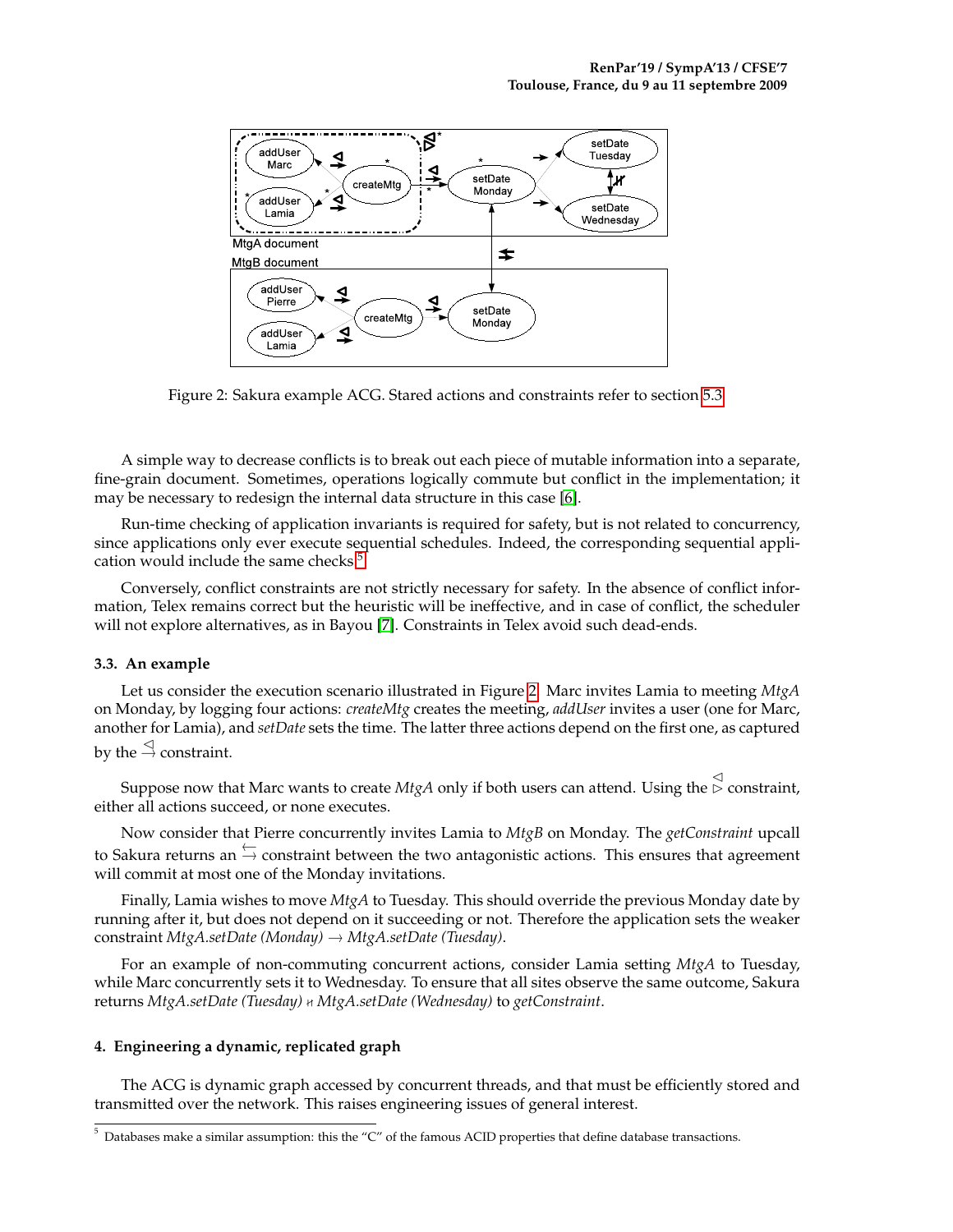# **4.1. Graph definitions**

An ACG is a graph that can only grow, although obsolete parts can be garbage-collected. The ACG nodes are (opaque) actions. Its arcs and edges are constraints, labeled by constraint type ( $\rightarrow$ ,  $\triangle$  or  $\kappa$ ).

A node may have a colour; the available colours are white and black.

A *sound cut* (or just *cut* when there is no ambiguity) is a conflict-free sub-graph, i.e., formally: (i) every node is either white or black; (ii) In the white sub-graph, nodes connected by  $*$  edges and  $\rightarrow$  arcs are ordered, and this order is consistent with  $\rightarrow$ , (iii) if white node B is in the cut and A  $\lhd$  B, then A is also in the cut and also white.

A *sound schedule* (or just schedule) is a totally-ordered sound cut, i.e., one possible execution of the cut. All schedules that order a given cut are equivalent, since they differ only by the order of commuting actions.

Soundness is strongly related to consistency, as we explain now. (1) In a Telex schedule, white actions execute, and black ones do not. (2) The constraint  $A \triangleleft B$  captures the application requirement that B implies A. In a sound cut, if B is white, then A is also white; conversely if A is black, B is too. This is obviously equivalent. (3) Constraint  $A \rightarrow B$  requires that if A and B both execute, they execute in order. By definition, the ordering of a cut satisfies this requirement. (4) The conflict constraint  $A \stackrel{\leftarrow}{\rightarrow} B$  forbids executing both A and B in the same schedule; more generally, cycles in the  $\rightarrow$  graph are forbidden. Since, in a cut, white nodes are ordered, there can be no white cycles; therefore, at least one node in every cycle must be black.

Here, we do not discuss conflict constraint  $A \nmid B$ , since it is only a liveness requirement.

A *snapshot* is some data labeled with a cut. In Telex, we store on disk occasional snapshots of application state, to speed up rollback and replay.

Since replicas of the ACG may differ, we sometimes need to know whether the local ACG contains sufficient information; this is captured by the concept of closure. We say a node A is *enables-closed* if all the predecessors of A by  $\triangleleft$  arcs, known at any site, are in the local ACG, and transitively their predecessors. A is said *order-closed* if all the predecessors of A by  $\rightarrow$  arcs, and all its neighbours by  $\#$ edges, are in the ACG, and transitively their predecessors and neighbours.

# **4.2. In-memory representation**

Conceptually, the ACG contains all actions and constraints in the system. In practice we only instantiate particular sub-graphs. At some site, only the actions and constraints of currently-active documents need to be in memory. In the common case, documents are independent, and we instantiate disconnected sub-graphs, one per document. Occasionally, however, there are arcs or edges between documents, and their sub-graphs are merged.

The ACG is accessed by several concurrent threads. For instance, applications, loggers and agreement add fragments to the ACG. The scheduler must observe a consistent state of the ACG to compute sound cuts, and the agreement module uses it to check the soundness of proposals. In our initial implementation, both the scheduler and agreement worked in the background after atomically making a full copy of the current in-memory ACG. However those repeated copies had prohibitive cost.

Our current implementation simply locks the graph. Despite the reduced concurrency, memory footprint and performance have improved tremendously. This approach works well enough for our current applications and benchmarks. We are planning more concurrent implementation for the future.

Another performance improvement is provided by caching a compact version of the ACG, sufficient for checking and generating proposals. We omit the details as they are somewhat technical. Later, we discuss breaking the ACG into independent connected components also improve performance considerably. Performance benchmarks appear in Section [5.](#page-7-0)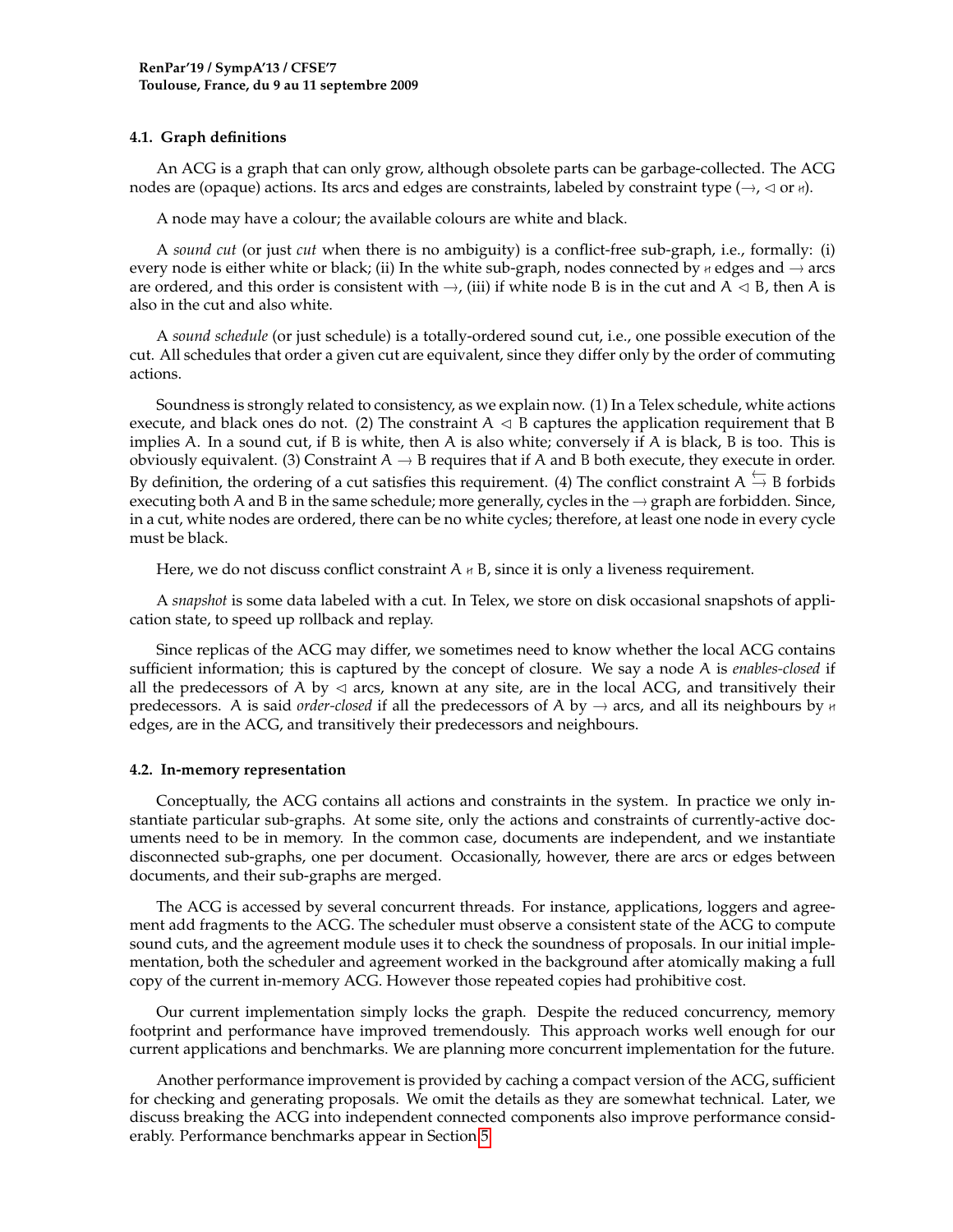#### **4.3. External representation**

The ACG is replicated over the network and stored on disk. We discuss the challenges of efficiency and scalability, providing strong guarantees over a best-effort substrate, supporting disconnected operation, and enabling garbage collection. Performance measurements are deferred to Section [5.2.](#page-8-0)

Updating shared information on disk is problematic. If multiple processes write to the same file, they suffer synchronisation effects (write contention). We designed a storage and communication format that avoids this overhead, called a *multilog*. Multilogs generalise the concept of an append-only log. Each document forms a separate multilog, containing the actions and constraints relative to that document. The ACG is the (conceptual) union of all documents.

The multilog is composed of a set of logs, one per user. A user appends fragments to his designated log, at his local site, thus avoiding write contention. The system replicates every log to the other sites. Reading a document requires checking the logs of that document only.

There are four types of log records: actions, constraints, fragment-begin and fragment-end. The order of action records within a log is not significant (any significant ordering is indicated by a  $\rightarrow$  constraint), and incomplete fragments are ignored.

A constraint record may be in-log (the common case, implemented the most efficiently), indocument (slightly more expensive) or cross-document (assumed rare). For instance, application uses a cross document constraint to ensure that a text file contains the date of a meeting, the user groups the

two corresponding actions (setting the date and writing the file) with ⊳ ⊲. This ensures that if the meeting request does not go through, the file will not be written, and vice-versa.

A document is replicated on all the sites that require it, and is cached on disk. The persistent cache supports disconnected operation: a disconnected writer logs to its local disk, and sends the new records to remote replicas when it reconnects. Similarly, a disconnected site reads from its cached logs, and pulls missing records when reconnecting.

We integrated multilogs into a best-effort peer-to-peer file system, VOFS [\[8\]](#page-10-4). On disk, a document is structured as a directory, containing meta-data files (e.g., snapshots) and a sub-directory of logs. Each log is itself a directory of log chunks. Writing a record appends to the current chunk, until a maximum size is reached, at which point a new chunk is created.

A chunk whose entire contents is decided (committed) may be garbage collected locally if there is a later snapshot of the state.

# <span id="page-7-0"></span>**5. Assessment**

The Telex platform is 33,000 lines of commented Java code, of which 7,000 for scheduling and 2,000 for the agreement module.

# <span id="page-7-1"></span>**5.1. Application experience**

A number of applications were developed both by the Telex designers (INRIA/LIP6), and by partners in the Grid4All project.

We ported STMBench7, a concurrent transactional benchmark, initially designed for transactional memories [\[9\]](#page-10-5). It has a rich data structure and different operations. Among well-known benchmarks, STMBench7 was chosen because it stresses Telex with a high load of concurrent reads and updates. It also serves as an illustration of the use of Telex on a complex data structure. It contains 12,700 lines of commented Java code (LOC): approximately 7,700 for STMBench7 proper, and 5,000 to for interfacing to Telex.

A replicated dictionary data type was implemented as a building block for other applications, such as a shared address book. It took only a few days to deal with with distribution and reconciliation, i.e., to express the concurrency semantics as actions and constraints. It contains 1,460 LOC, of which 43% of which are related Telex.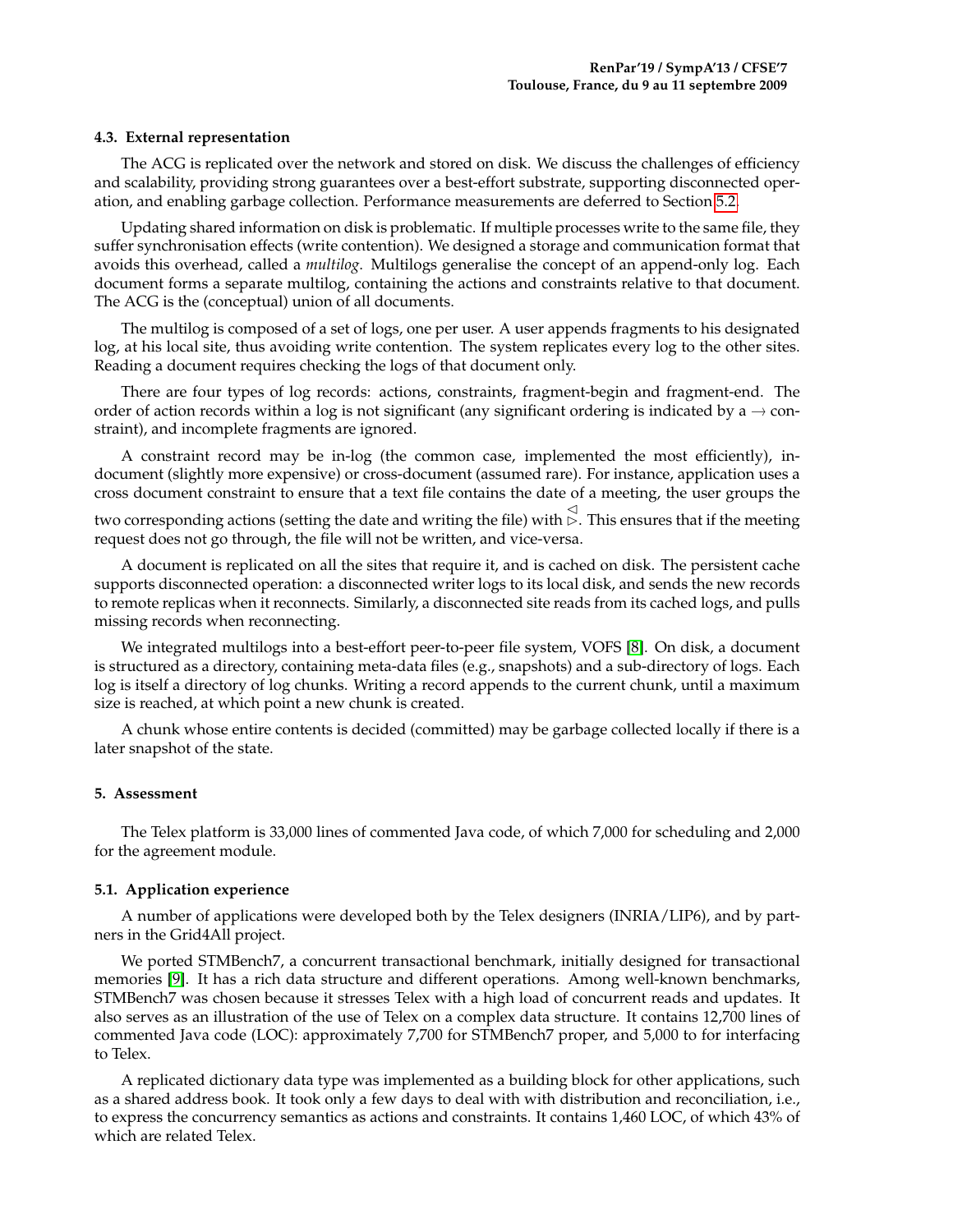

<span id="page-8-1"></span>Figure 3: Completion times for multilog access experiments

The Sakura calendar application, described earlier, is interesting as a representative of decisionmaking applications. It is a command-line application, containing 3,400 LOC, of which approximately 1,000 for interfacing with Telex. Adding a GUI would increase the first figure.

The Decentralised Collaborative Environment (DCE) is a collaboration workspace enabling users to share sub-workspace, file histories and discussion forums. It uses Telex to manage workspace metadata; file versions are stored in the VOFS file system. Thanks to Telex, it is decentralised, and can be used in disconnected mode.

The developers of all these examples found that Telex eases their job. Telex takes care of replication and reconciliation. The developer may concentrate application functionality.

#### <span id="page-8-0"></span>**5.2. Multilog benchmarks**

In this section we assess the performance of our multilog on-disk data structure. To factor out any Telex-specific overhead, we developed a separate multilog toolkit that accesses multilogs and replicates them over the network. We deployed it on a cluster of high-end computers, interconnected by Gigabit Ethernet, using a memory-only file system. The experiments saturate the cluster's networking capacity.

#### **5.2.1. Broadcast throughput**

In our first experiment, N sites share a multilog. Each site logs a burst of  $50 \cdot 10^6$  bytes, then reads from all other sites. The solid line in Figure [3](#page-8-1) shows the results. Concurrent writes are completely independent. This shows that a multilog is accessed at a high rates with minimal overhead, limited only by the total system bandwidth.

To demonstrate fault resilience, we repeat the experiment, one site becoming unreachable after approximately 1s, and the others continue, reading from  $N - 1$  sites (dashed line in the figure). For  $4 \leq N \leq 16$ , the average incoming + outgoing traffic is 90MB/s at each site, computed by taking the total traffic per site  $(2 \cdot (N-1) \cdot 50 \cdot 10^6$  bytes) and dividing by the completion time.

This experiment over a cluster is not representative of Internet environments. In future work, we will make use of existing high-volume transmission protocols such as SplitStream [\[10\]](#page-10-6).

#### **5.2.2. Broadcast latency**

To evaluate the latency of broadcasting a log record, each of N sites logs a 16-byte record and then waits for all other sites' entries. This is repeated 10,000 times. The dashed line in Figure [3](#page-8-1) shows that performance scales linearly with the number of sites, limited only by system bandwith.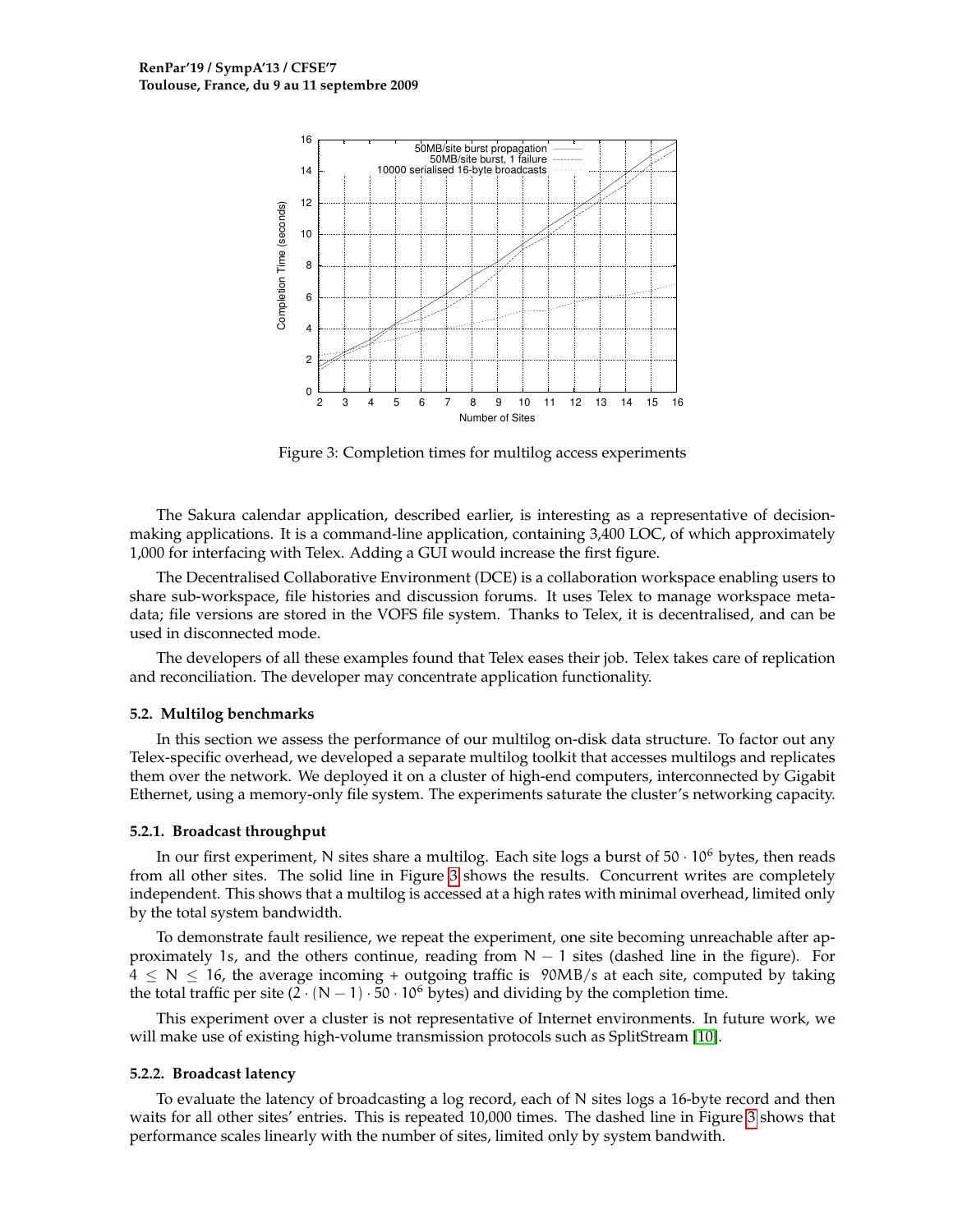#### <span id="page-9-0"></span>**5.3. Schedule computation**

In this section, we discuss schedule computation. Its performance depends on the number of actions and constrains, and the constraints pattern.

The experiment uses a Sakura benchmark. It creates multiple independent meetings, with no conflict between meetings. We invite one user to every meeting. A meeting corresponds to 3 actions and 5 constraints, as described in Section [3.3.](#page-5-3)

This execution pattern shows how Telex behaves when only one solution is possible. Our experiments shows that for 10000 meetings, i.e 30000 actions and 50000 constraints, Telex takes approximately 82 milliseconds to compute the first solution, and 93 milliseconds to notice that there are no alternative solutions.

#### **6. Related work**

Optimistic replication [\[1\]](#page-10-0) has been widely used, e.g., in replicated file systems [\[11\]](#page-10-7) and for collaborative work [\[7\]](#page-10-3). Such systems generally do not ensure any high-level correctness. For instance, the widely-used "last-writer-wins" (LWW) protocol loses updates when conflicts occur, and does not maintain consistency across objects.

Coda-style application-specific resolvers [\[12\]](#page-10-8) give applications full control over conflicts. However, they require developers to have a deep understanding of distributed systems issues. Telex provides high-level, application-independent reconciliation parametrised by constraints.

The prototypical sharing tool is a shared text editor, such as a version-control system or a Wiki. These require manual repair when updates overlap, a labour-intensive task. The decentralised versioncontrol system DARCS uses operational transformation [\[13\]](#page-10-9) to commute edits. This is beneficial as it avoids all concurrency control. Telex makes use of the commutativity property, and supports any mix of commutative and non-commutative actions.

Bayou is a general-purpose system designed for disconnected operation [\[7\]](#page-10-3). It supports applicationdefined operations, optimistic execution, and checks invariants at run-time. Bayou commits at a central site, in the background, in arbitrary order, thus suffering spurious aborts. Telex borrow many of these ideas; additionally Telex has constraints to guide reconciliation, and decentralised agreement.

Constraints and heuristic scheduling were introduced in IceCube [\[14,](#page-10-10) [15\]](#page-11-0). IceCube runs on a primary site. Joyce is a distributed IceCube system [\[16\]](#page-11-1). Joyce has a single application (a text editor) and was never deployed at scale. This paper examines application design guidelines and engineering challenges that were not considered in Joyce.

The Ivy peer-to-peer file system [\[17\]](#page-11-2) reconciles the current state of a file from single-writer, appendonly logs. There are several differences between Ivy and Telex. Ivy is designed for connected operation. Ivy is state-based and reconciles using a per-byte LWW algorithm by default. Whereas Telex localises logs per document, in Ivy there is a single global log for all the updates of a given user. Reading any file requires scanning all the logs in the system, which does not scale well, although this is offset somewhat by caching. Ivy has no commitment protocol, therefore a state may remain tentative indefinitely.

# **7. Conclusion**

In this paper, we presented the Telex platform for sharing mutable data in a decentralised way over a large-scale network. Telex supports an optimistic application model, and takes over system issues such as replication, persistence, disconnected operation, and reconciliation. Telex eases application development, by separating system from application functionality, and by setting clear goals for the developer thanks to its constraint interface. Telex is based on a principled approach, actions and constraints. They guide Telex away from conflicts and help make reconciliation a high-level, guided activity. Applications specify the consistency they require, and the system enforces it.

One contribution to this paper is some design guidelines for optimistic application developpers.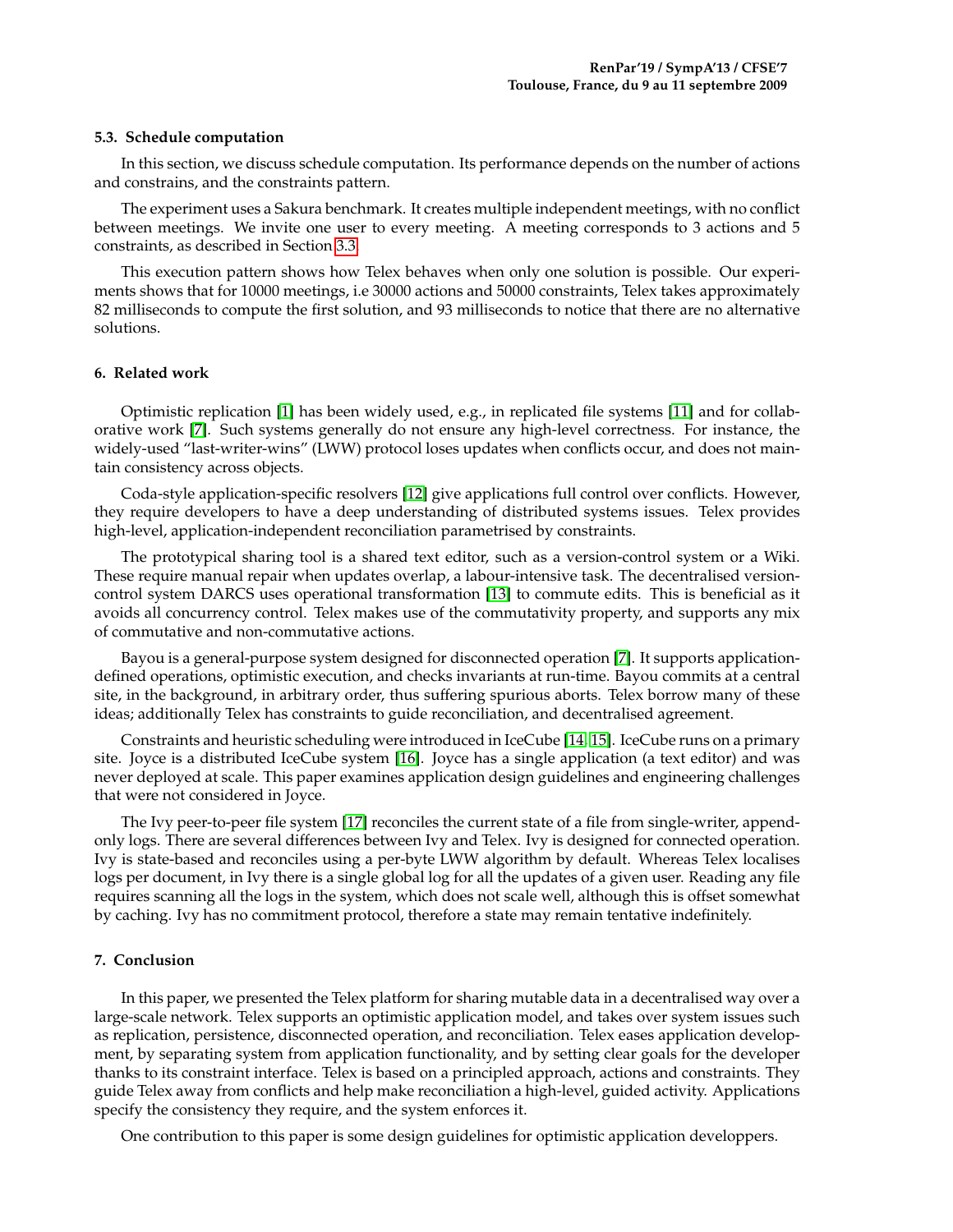The engineering challenges caused us to design some original data structures, the ACG and the multilog. Independently of Telex, we argue that graphs and multilogs are of general interest in a collaborative environment. For instance, on-disk multilogs decouple reads and writes, avoid contention, encourage locality, and allow efficient linear access.

A welcome addition to the application interface would be a multi-action transaction construct: currently, to achieve isolation, the user must manually group operations into a single action. Application checkpoint and restore currently clone the whole memory, a very expensive operation in Java; we plan to investigate copy-on-write and similar techniques. Concurrent access to the ACG could be improved. We need more experience with the agreement protocol to remove unnecessary overheads and scale up much further. As in IceCube, we should extract constraints automatically from application source code [\[18\]](#page-11-3).

Telex is available at <gforge.inria.fr/projects/telex2> under a BSD licence.

#### **References**

- <span id="page-10-0"></span>[1] Saito, Y., Shapiro, M.: Optimistic replication. Computing Surveys **37**(1) (March 2005) 42–81
- [2] Benmouffok, L., Busca, J.M., Shapiro, M.: Semantic middleware for designing collaborative applications in mobile environment. In: Middleware for Network Eccentric and Mobile Apps. W. (MiNEMA), Magdeburg, Germany (September 2007) 58–61
- [3] Krasner, G., Pope, S.: A description of the Model-View-Controller user interface paradigm in the Smalltalk-80 system. Journal of Object Oriented Programming (1988)
- [4] Sutra, P., Barreto, J., Shapiro, M.: An asynchronous, decentralised commitment protocol for semantic optimistic replication. Rapport de recherche 6069, Institut National de la Recherche en Informatique et Automatique, Rocquencourt, France (December 2006)
- <span id="page-10-1"></span>[5] Shapiro, M., Bhargavan, K., Krishna, N.: A constraint-based formalism for consistency in replicated systems. In: Int. Conf. on Principles of Dist. Sys. (OPODIS). Number 3544 in Lecture Notes in Comp. Sc., Grenoble, France (December 2004) 331–345
- <span id="page-10-2"></span>[6] Preguça, N., Marquès, J.M., Shapiro, M., Letia, M.: A commutative replicated data type for cooperative editing. In: Int. Conf. on Distributed Comp. Sys. (ICDCS), Montéal, Canada (June 2009)
- <span id="page-10-3"></span>[7] Terry, D.B., Theimer, M.M., Petersen, K., Demers, A.J., Spreitzer, M.J., Hauser, C.H.: Managing update conflicts in Bayou, a weakly connected replicated storage system. In: 15th Symp. on Op. Sys. Principles (SOSP), Copper Mountain, CO, USA, ACM SIGOPS, ACM Press (December 1995) 172–182
- <span id="page-10-4"></span>[8] Chazapis, A., Tsoukalas, G., Verigakis, G., Kourtis, K., Sotiropoulos, A., Koziris, N.: Global-scale peer-to-peer file services with DFS. In: Int. Conf. on Grid Computing (GRID 2007). (2007) 251–258
- <span id="page-10-5"></span>[9] Guerraoui, R., Kapalka, M., Vitek, J.: STMBench7: a benchmark for software transactional memory. In: Euro. Conf. on Comp. Sys. (EuroSys). (2007) 315–324
- <span id="page-10-6"></span>[10] Castro, M., Druschel, P., Kermarrec, A.M., Nandi, A., Rowstron, A.I.T., Singh, A.: SplitStream: high-bandwidth multicast in cooperative environments. In: Symp. on Op. Sys. Principles (SOSP), Lake Bolton, NY, USA (October 2003) 298–313
- <span id="page-10-7"></span>[11] Kistler, J.J., Satyanarayanan, M.: Disconnected operation in the Coda file system. ACM Trans. on Comp. Sys. (TOCS) **10**(5) (February 1992) 3–25
- <span id="page-10-8"></span>[12] Kumar, P., Satyanarayanan, M.: Flexible and safe resolution of file conflicts. In: Usenix Tech. Conf., New Orleans, LA, USA (January 1995)
- <span id="page-10-9"></span>[13] Sun, C., Jia, X., Zhang, Y., Yang, Y., Chen, D.: Achieving convergence, causality preservation, and intention preservation in real-time cooperative editing systems. Trans. on Comp.-Human Interaction **5**(1) (March 1998) 63–108
- <span id="page-10-10"></span>[14] Kermarrec, A.M., Rowstron, A., Shapiro, M., Druschel, P.: The IceCube approach to the reconciliation of divergent replicas. In: Symp. on Principles of Dist. Comp. (PODC), Newport, RI, USA, ACM SIGACT-SIGOPS, ACM Press (August 2001)